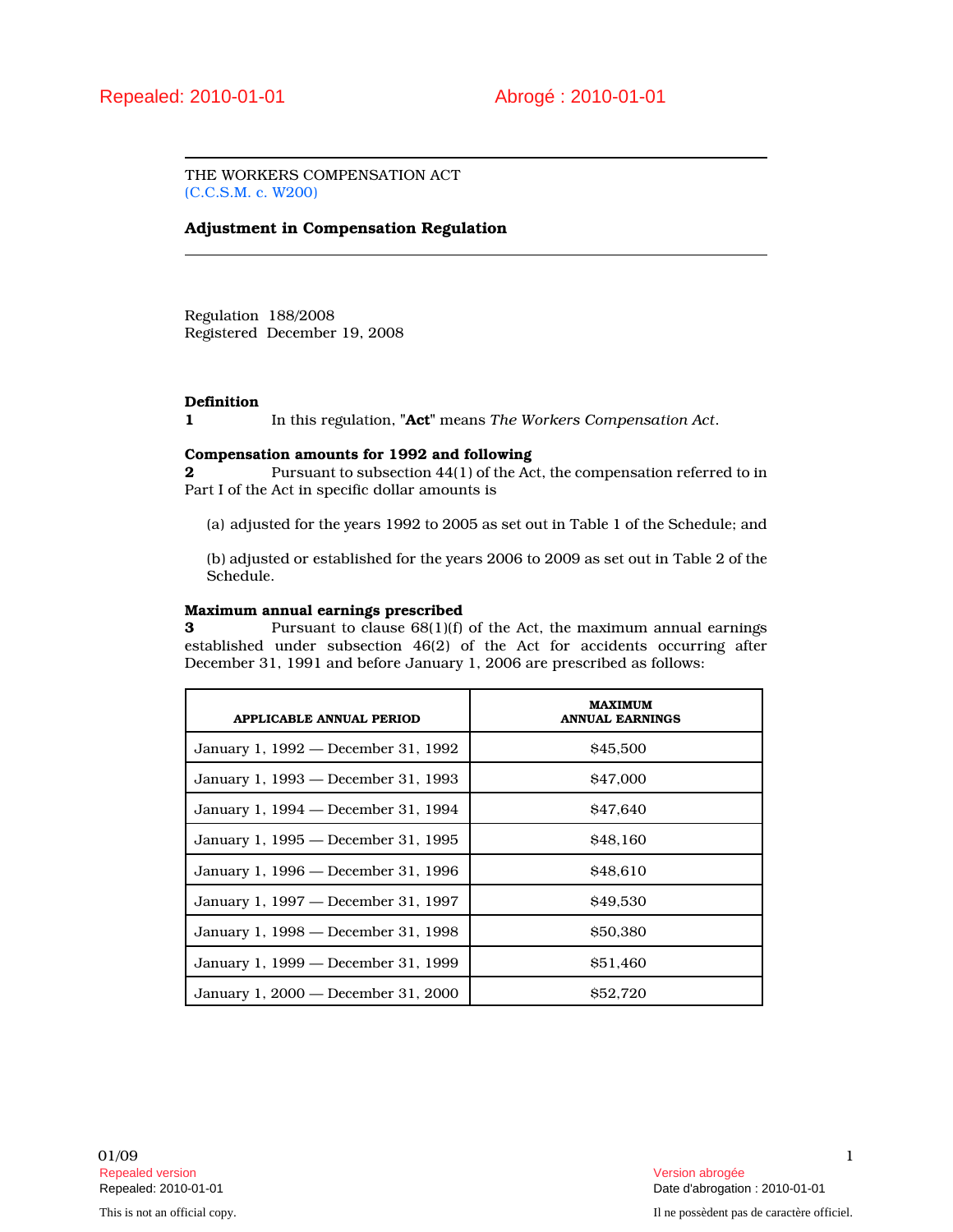| <b>APPLICABLE ANNUAL PERIOD</b>     | MAXIMUM<br><b>ANNUAL EARNINGS</b> |
|-------------------------------------|-----------------------------------|
| January 1, 2001 — December 31, 2001 | \$53,510                          |
| January 1, 2002 — December 31, 2002 | <b>S54.590</b>                    |
| January 1, 2003 — December 31, 2003 | \$55,620                          |
| January 1, 2004 – December 31, 2004 | <b>S56.310</b>                    |
| January 1, 2005 — December 31, 2005 | <b>S58.260</b>                    |
| January 1, 2006 — December 31, 2006 | \$60,490                          |
| January 1, 2007 — December 31, 2007 | <b>S62.050</b>                    |
| January 1, 2008 — December 31, 2008 | <b>S64.200</b>                    |
| January 1, 2009 — December 31, 2009 | <b>S66.700</b>                    |

### Minimum annual earnings prescribed

4 Pursuant to clause 68(1)(a) of the Act, as amended by The Workers Compensation Amendment Act, S.M. 2005, c. 17, the minimum annual earnings for accidents occurring on or after January 1, 2006 are prescribed as follows:

| APPLICABLE ANNUAL PERIOD            | <b>MAXIMUM</b><br><b>ANNUAL EARNINGS</b> |
|-------------------------------------|------------------------------------------|
| January 1, 2006 — December 31, 2006 | \$15,600                                 |
| January 1, 2007 — December 31, 2007 | \$16.640                                 |
| January 1, 2008 – December 31, 2008 | \$17.220                                 |
| January 1, 2009 — December 31, 2009 | \$18,370                                 |

### Repeal

5 The Adjustment in Compensation Regulation, Manitoba Regulation 160/2007, is repealed.

# Coming into force

6(1) This regulation, except section 2, comes into force on January 1, 2009 or on registration, whichever is later.

6(2) Pursuant to subsection 44(3) of the Act, section 2 comes into force on January 1, 2009.

November 3, 2008 THE WORKERS COMPENSATION BOARD:

Tom J. Farrell Chairperson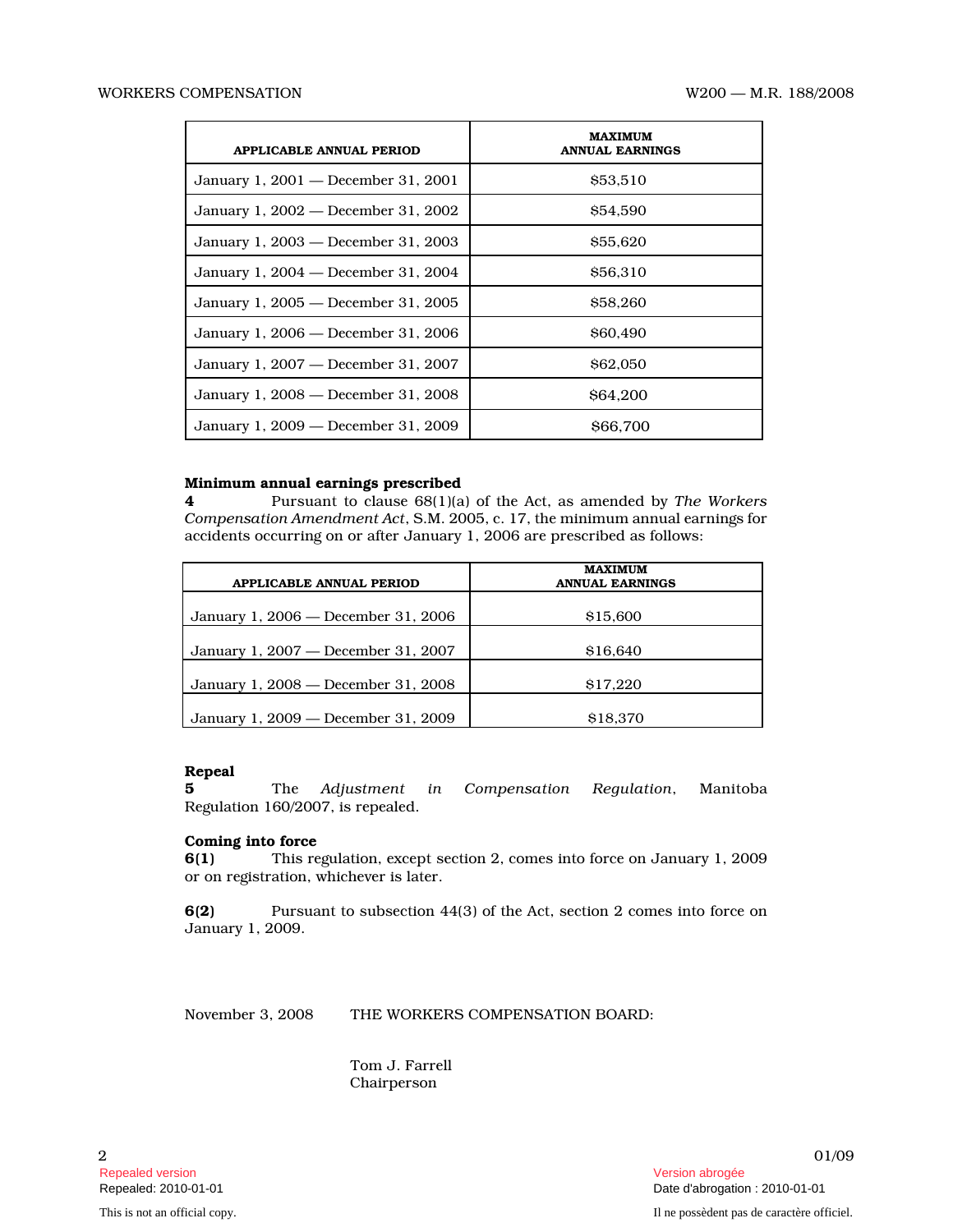#### **SCHEDULE** (section 2)

# COMPENSATION AMOUNTS

#### Legend

- 1 In Tables 1 and 2, the benefit types are as follows:
	- A Death benefit, as provided for in subsection 28(2) of the Act;
	- B Fatal lump sum payment, as provided for in subclause  $29(1)(a)(i)$  of the Act;
	- C Child's monthly payment, as provided for in clause  $29(1)(b)$  of the Act;
	- D Child's monthly payment (18 years or over and in school), as provided for in clause 29(1)(c) of the Act;
	- E Orphan's monthly payment, as provided for in clause  $29(1)(d)$  of the Act;
	- F Other dependants' monthly payments, as provided for in clause  $29(1)(e)$  of the Act;
	- G Minimum fatal lump sum payment, as provided for in subsection 29(2) of the Act, as the Act read immediately before the coming into force of The Workers Compensation Amendment Act, S.M. 2005, c. 17;
	- H Monthly limit for children, as provided for in subsection 31(1) of the Act;
	- I Monthly limit for dependants, as provided for in subsection 31(2) of the Act;
	- J Impairment lump sum payment, as provided for in clause 38(2)(a) of the Act, as the Act read immediately before the coming into force of The Workers Compensation Act, S.M. 2005, c. 17;
	- K Impairment lump sum payment, as provided for in clauses 38(2)(b) and (c) of the Act, as the Act read immediately before the coming into force of The Workers Compensation Amendment Act, S.M. 2005, c. 17;
	- L Impairment lump sum payment, less than 30%, as provided for in clause 38(2)(a) of the Act;
	- M Impairment lump sum payment, 30% or greater, as provided for in clause 38(2)(b) of the Act.

3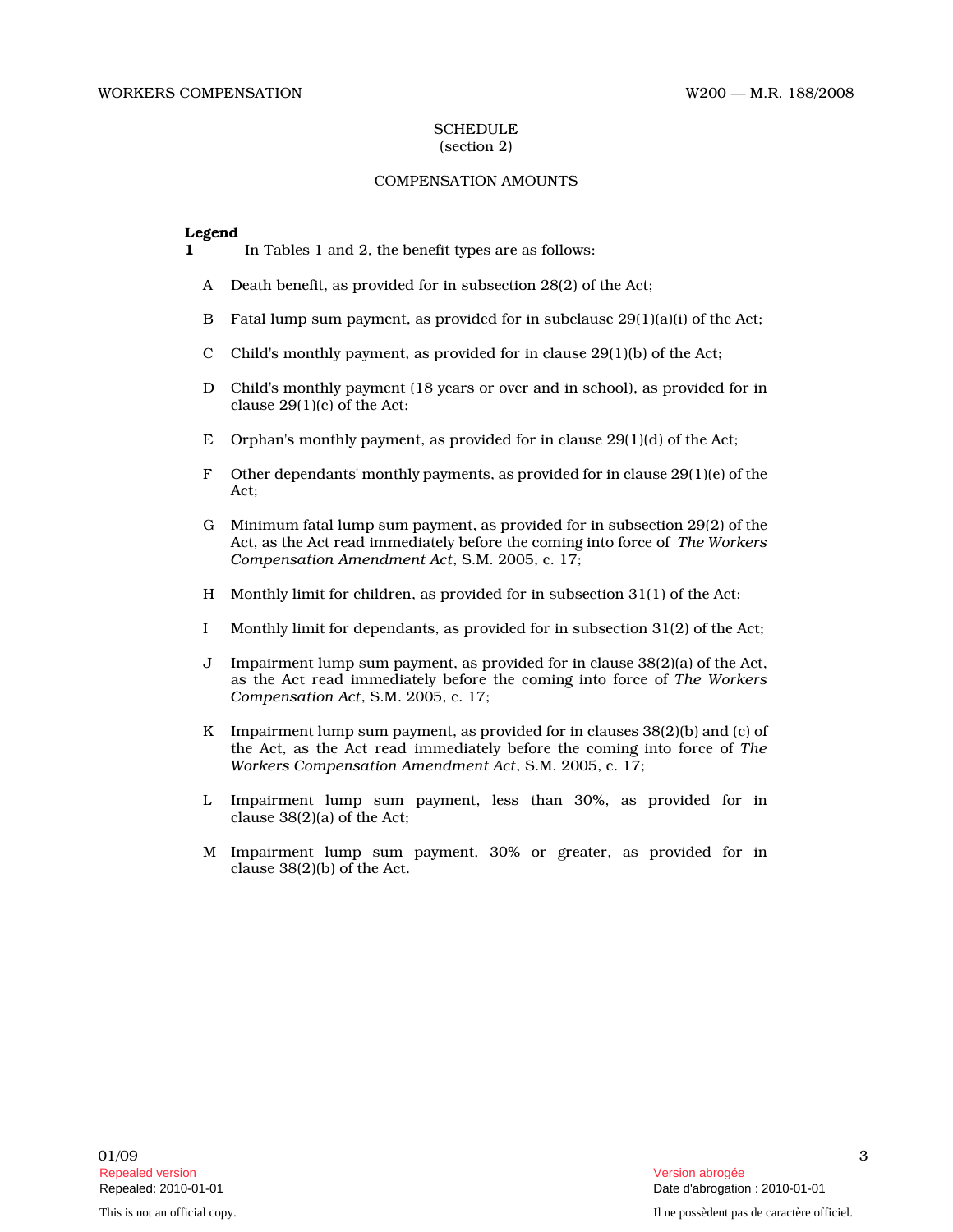|  | TABLE 1: COMPENSATION AMOUNTS FOR 1992 – 2005 |  |  |
|--|-----------------------------------------------|--|--|
|--|-----------------------------------------------|--|--|

| <b>Benefit</b><br><b>Type</b> | A       | $\bf{B}$ | $\mathbf c$ | D     | E     | $\mathbf F$                     | $\bf G$  | $\bf H$ | $\mathbf I$ | J     | $\mathbf K$ |
|-------------------------------|---------|----------|-------------|-------|-------|---------------------------------|----------|---------|-------------|-------|-------------|
| Year                          |         |          |             |       |       |                                 |          |         |             |       |             |
| 1992                          | \$5,000 | \$45,500 | \$250       | \$250 | \$500 | \$250 (each)<br>\$1,000 (total) | \$27,500 | \$1,000 | \$2,000     | \$500 | \$1,000     |
| 1993                          | 5160    | 47000    | 260         | 260   | 520   | 260 (each)<br>1,030 (total)     | 28410    | 1030    | 2070        | 520   | 1030        |
| 1994                          | 5240    | 47640    | 260         | 260   | 520   | 260 (each)<br>1,050 (total)     | 28800    | 1050    | 2090        | 520   | 1050        |
| 1995                          | 5290    | 48160    | 260         | 260   | 530   | 260 (each)<br>1,060 (total)     | 29110    | 1060    | 2120        | 530   | 1060        |
| 1996                          | 5340    | 48610    | 270         | 270   | 530   | 270 (each)<br>1,070 (total)     | 29380    | 1070    | 2140        | 530   | 1070        |
| 1997                          | 5440    | 49530    | 270         | 270   | 540   | 270 (each)<br>1,090 (total)     | 29930    | 1090    | 2180        | 540   | 1090        |
| 1998                          | 5540    | 50380    | 280         | 280   | 550   | 280 (each)<br>1,110 (total)     | 30450    | 1110    | 2210        | 550   | 1110        |
| 1999                          | 5660    | 51460    | 280         | 280   | 570   | 280 (each)<br>1,130 (total)     | 31100    | 1130    | 2260        | 570   | 1130        |
| 2000                          | 5790    | 52720    | 290         | 290   | 580   | 290 (each)<br>1,160 (total)     | 31870    | 1160    | 2320        | 580   | 1160        |
| 2001                          | 5880    | 53510    | 290         | 290   | 590   | 290 (each)<br>1,180 (total)     | 32340    | 1180    | 2350        | 590   | 1180        |
| 2002                          | 6000    | 54590    | 300         | 300   | 600   | 300 (each)<br>1,200 (total)     | 32990    | 1200    | 2400        | 600   | 1200        |
| 2003                          | 6110    | 55620    | 310         | 310   | 610   | 310 (each)<br>1,220 (total)     | 33610    | 1220    | 2440        | 610   | 1220        |
| 2004                          | 6190    | 56310    | 310         | 310   | 620   | 310 (each)<br>1,240 (total)     | 34030    | 1240    | 2480        | 620   | 1240        |
| 2005                          | 6400    | 58260    | 320         | 320   | 640   | 320 (each)<br>1,280 (total)     | 35210    | 1280    | 2560        | 640   | 1280        |